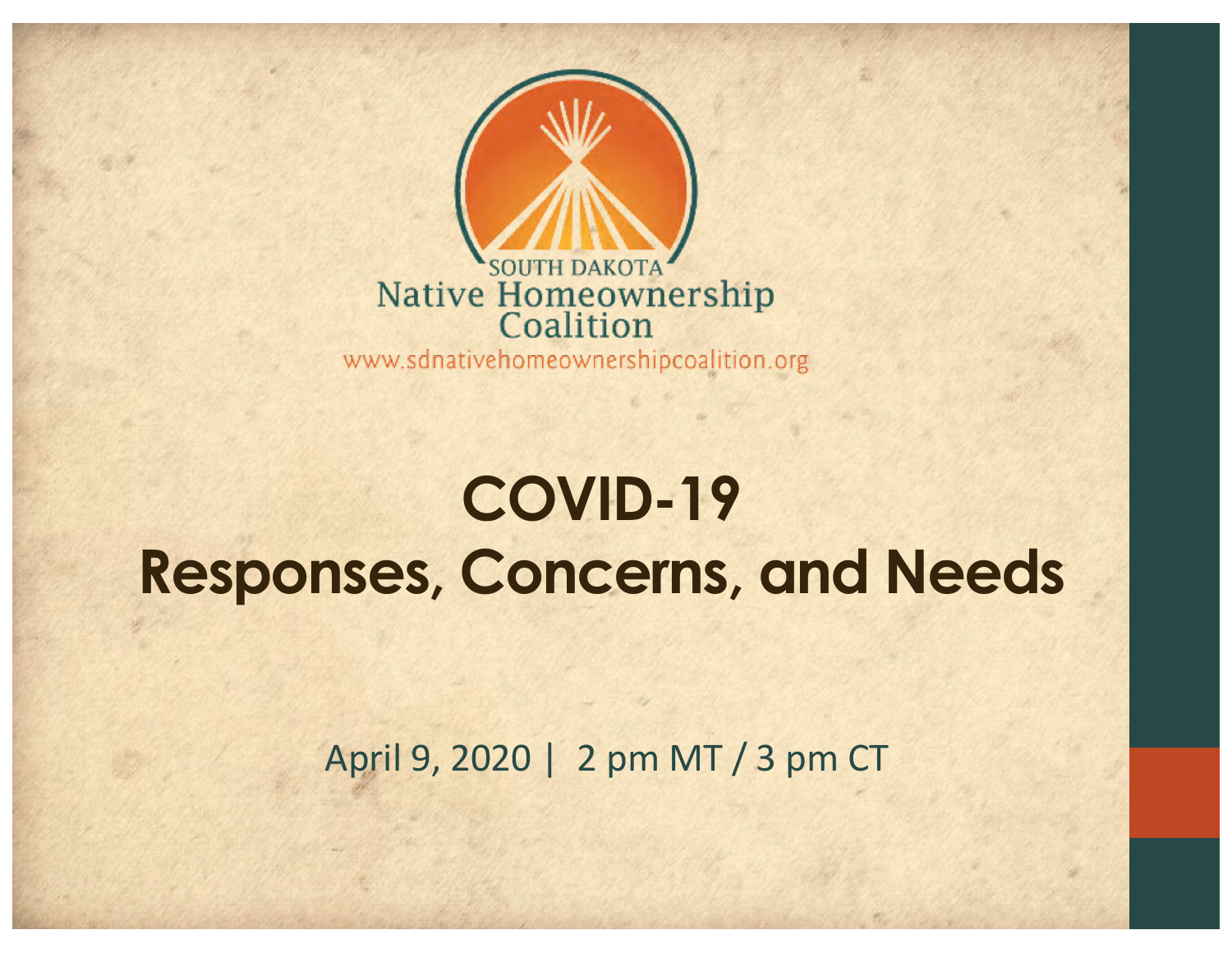## **Welcome**

- Checking in
- •Discussing how COVID-19 is impacting your community
- •Hearing about and supporting your efforts to preserve homeownership
- Sharing resources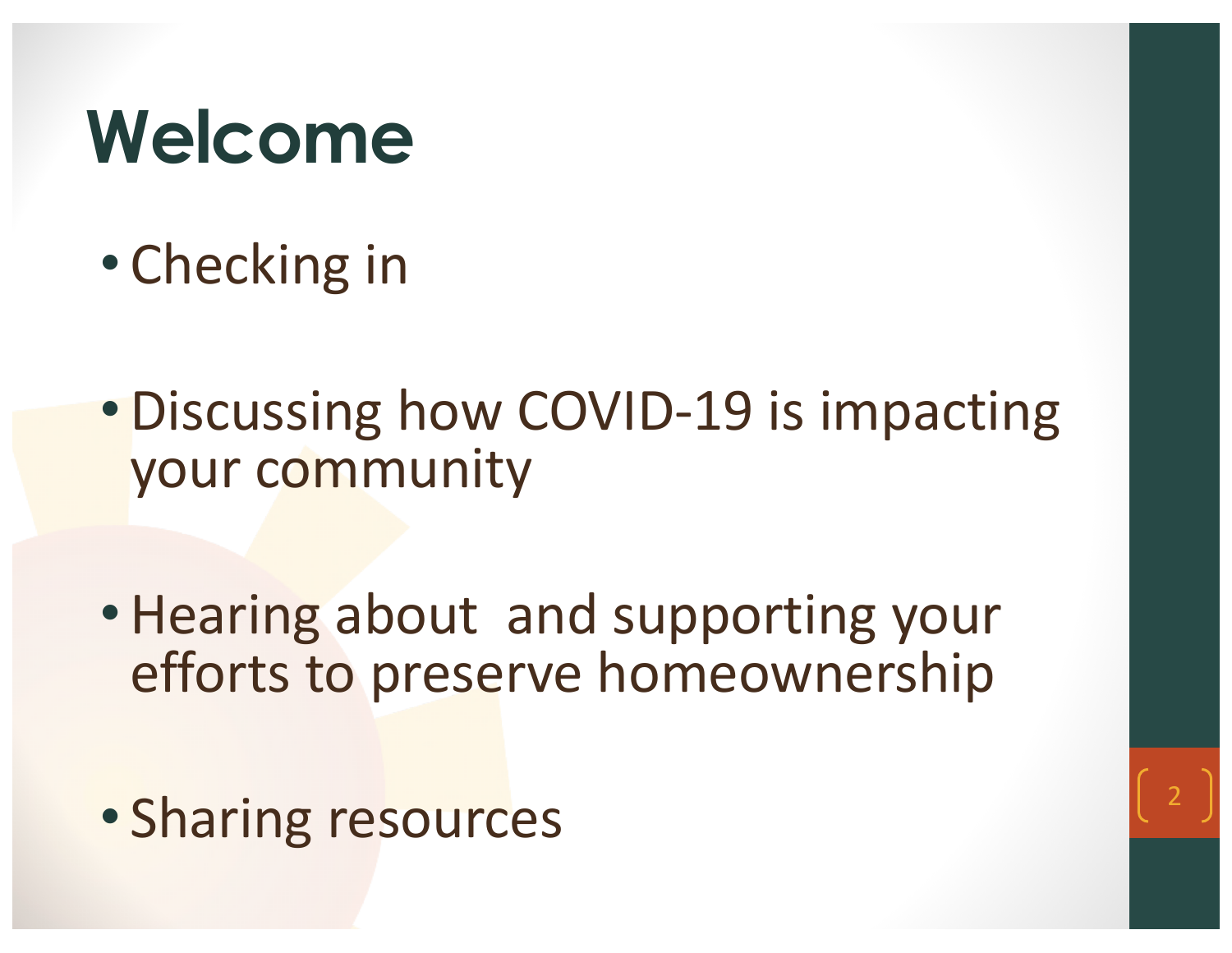## **Using Zoom**

- Mute yourself
- Chat box
- Raise your hand

3

• Phone users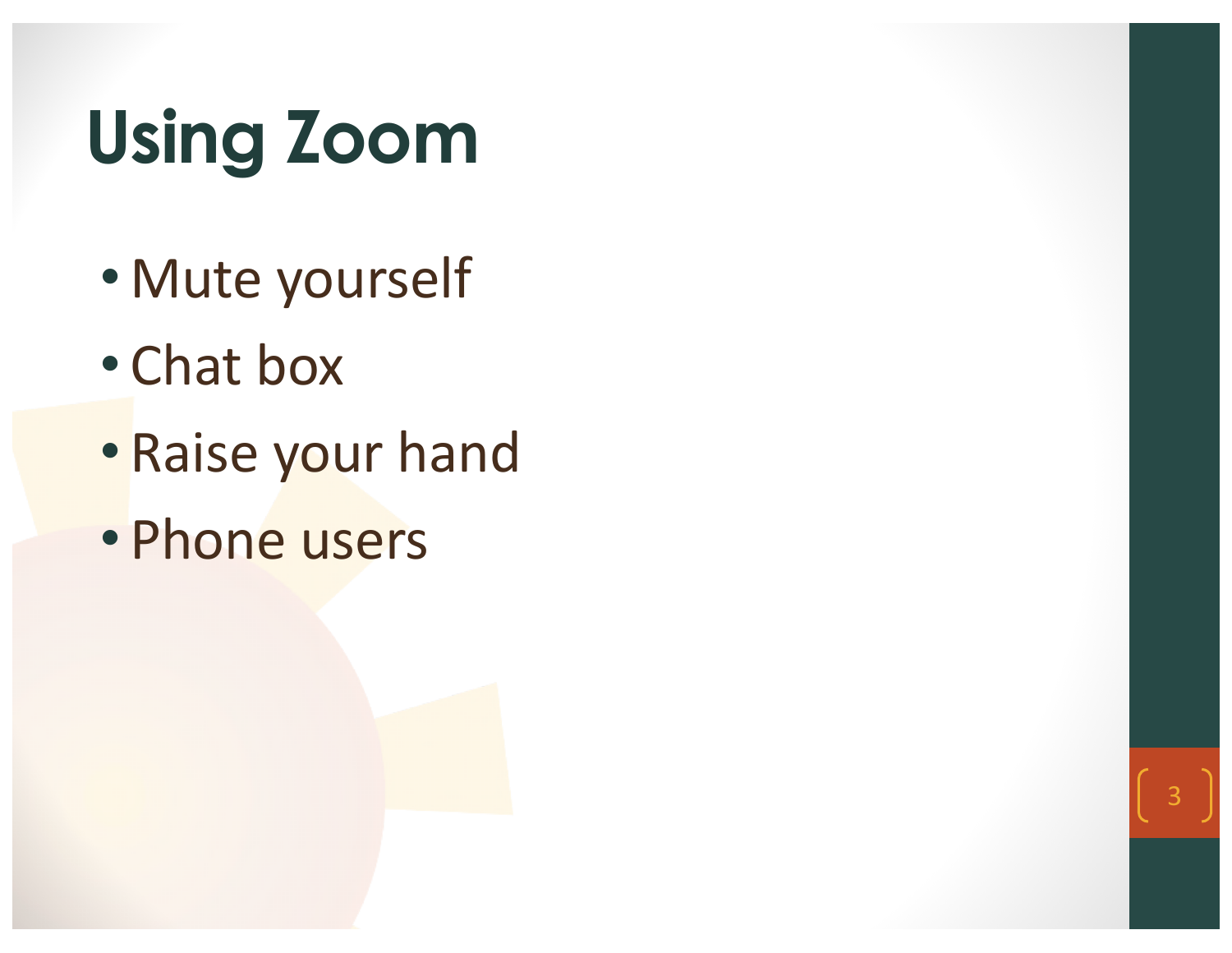

• Participant Poll

•Open Discussion

•Q & A

#### • COVID-19 Resources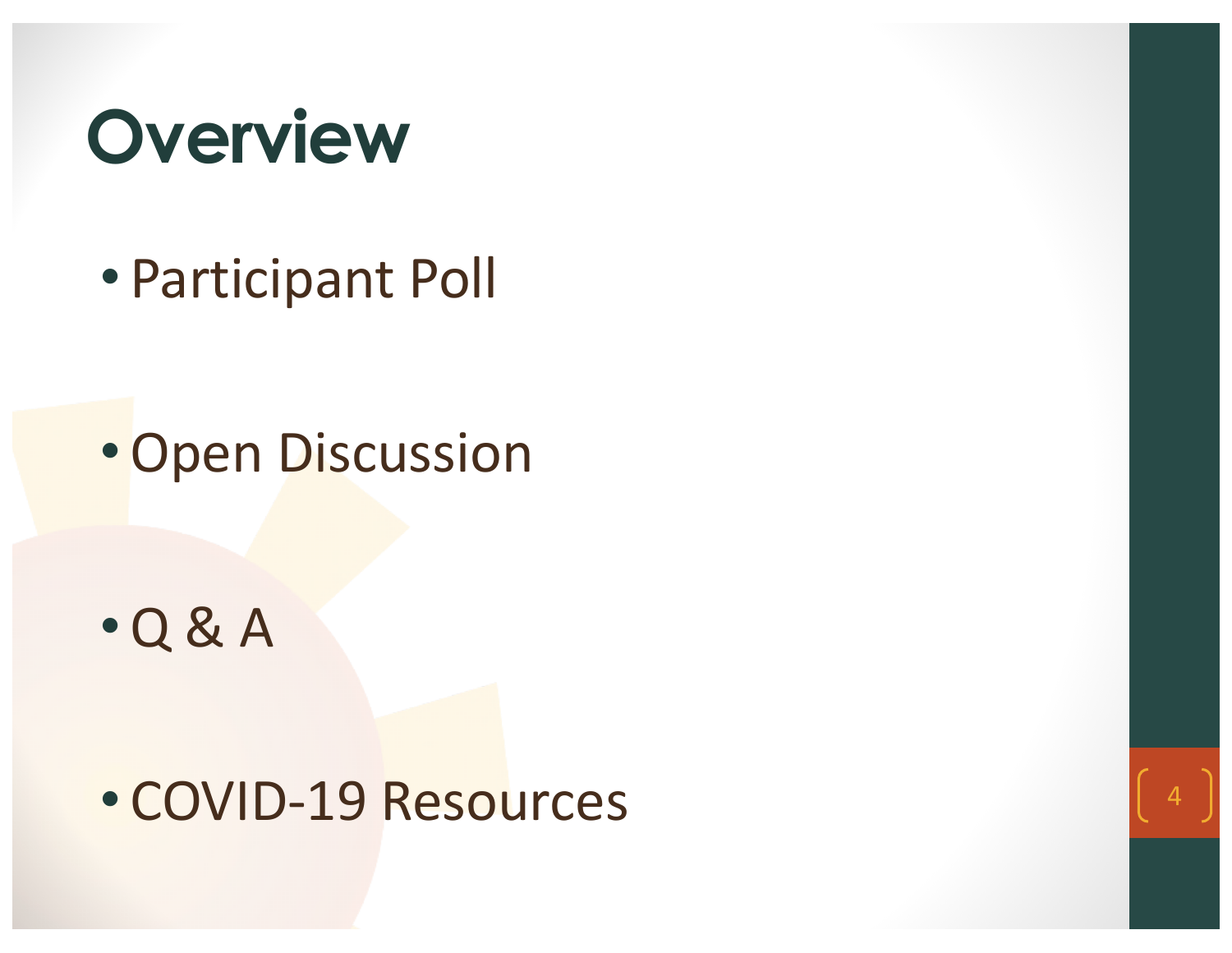## **Discussion Questions**

- How is your community responding to the pandemic?
- What are your biggest concerns today about homeownership in your community going forward?

6

• What resources do you need?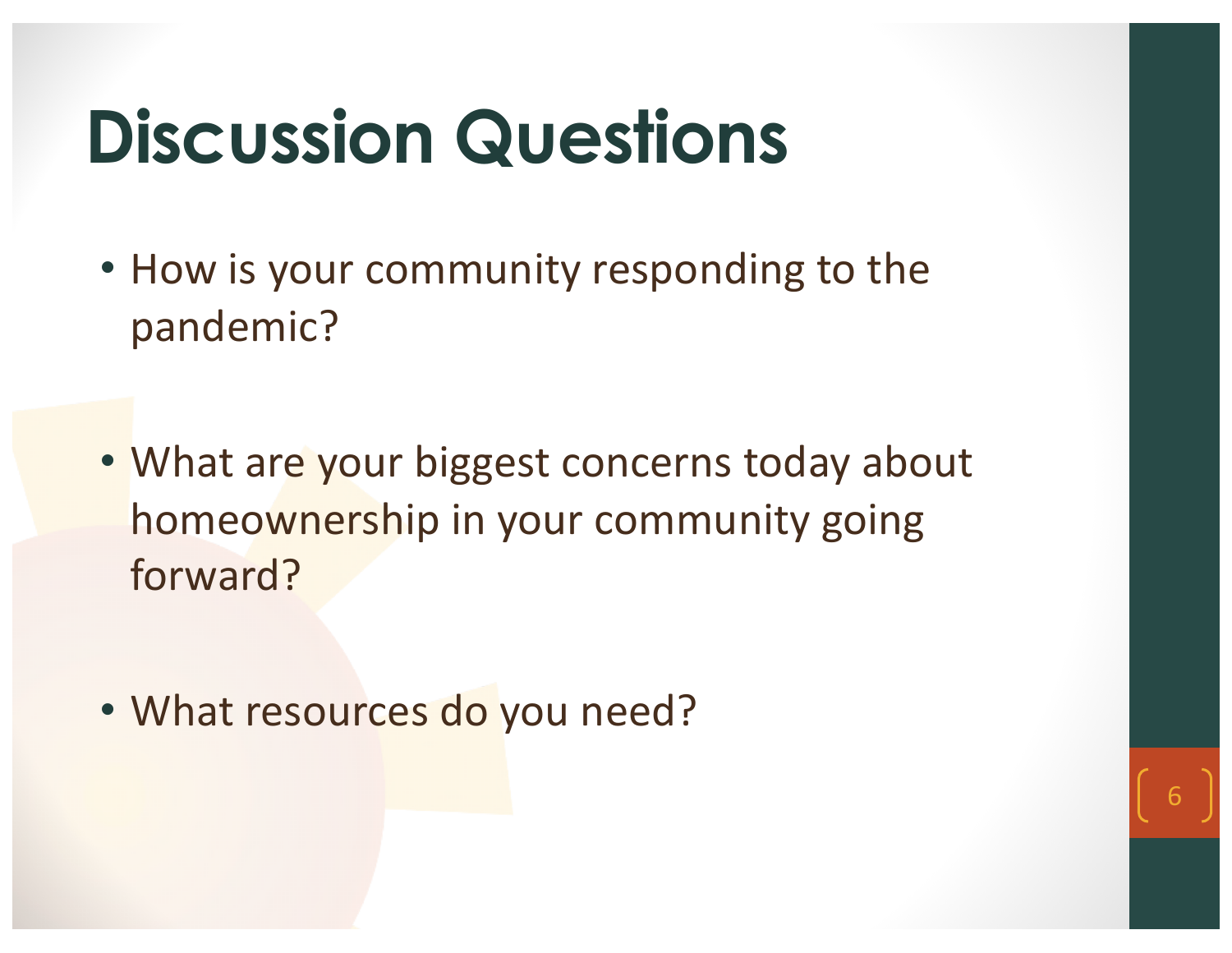

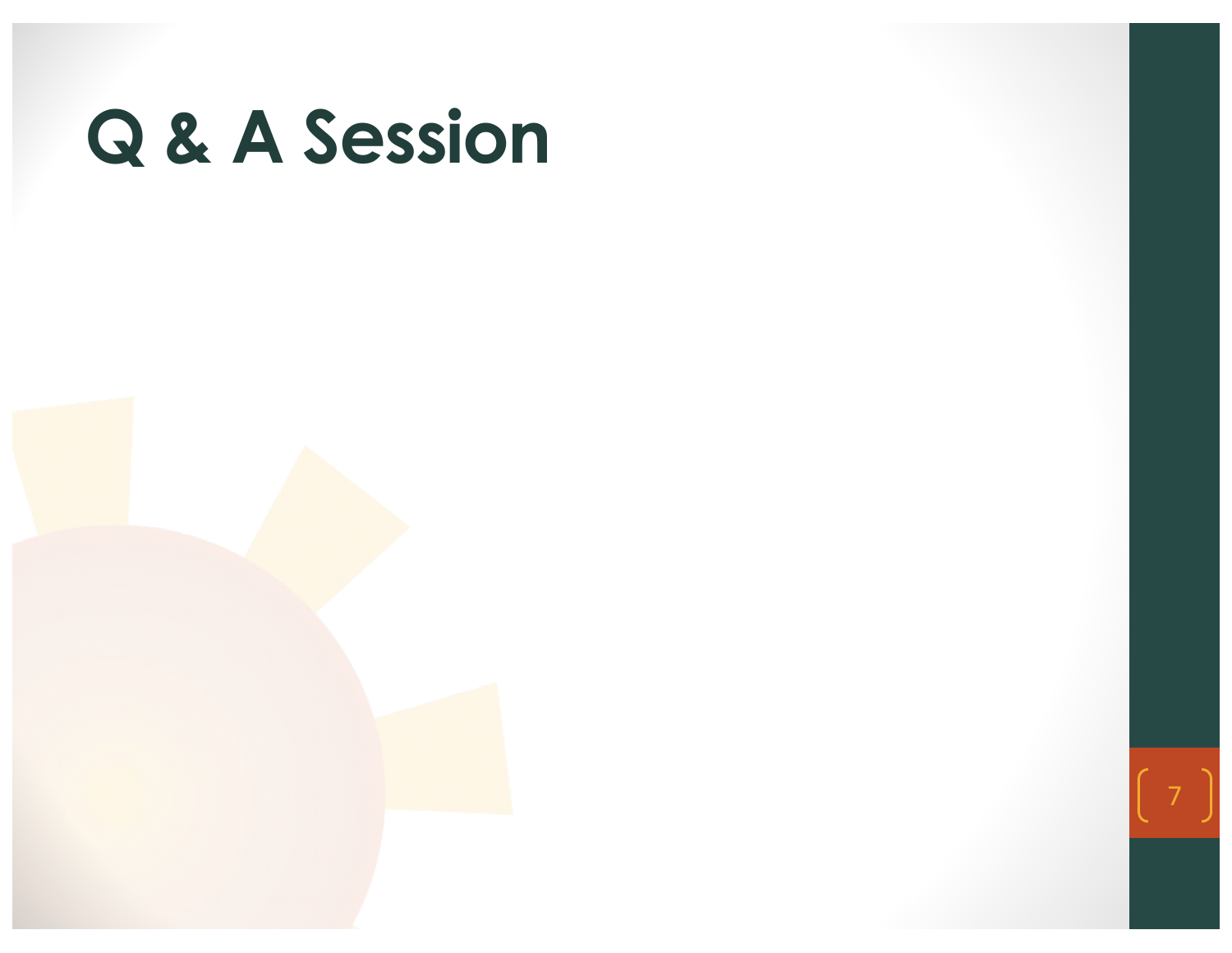## **COVID-19 Resources**

#### **SD Governor's Office of Economic Development**

<https://sdreadytowork.com/covid-19/>

#### **SD Housing Development Authority**

Emergency Solutions Gran[t application](https://www.sdhda.org/images/docu/housing-development/CARES-Act-Funding-Application.pdf) - due on April 17 (awarded on April 24) for nonprofits and local govt (not tribes)

#### **USDA Implements Measures to Help Rural Residents, Businesses and Communities**

8

[Stakeholder Announcement](https://www.rd.usda.gov/sites/default/files/USDA_RD_SA_COVID19_ProgramImmediateActions04082020.pdf) April 8, 2020

#### **HUD Office of Native American Programs**

[Lender Guidance](https://www.hud.gov/program_offices/public_indian_housing/ih/homeownership/184/lenders) on foreclosure and eviction moratorium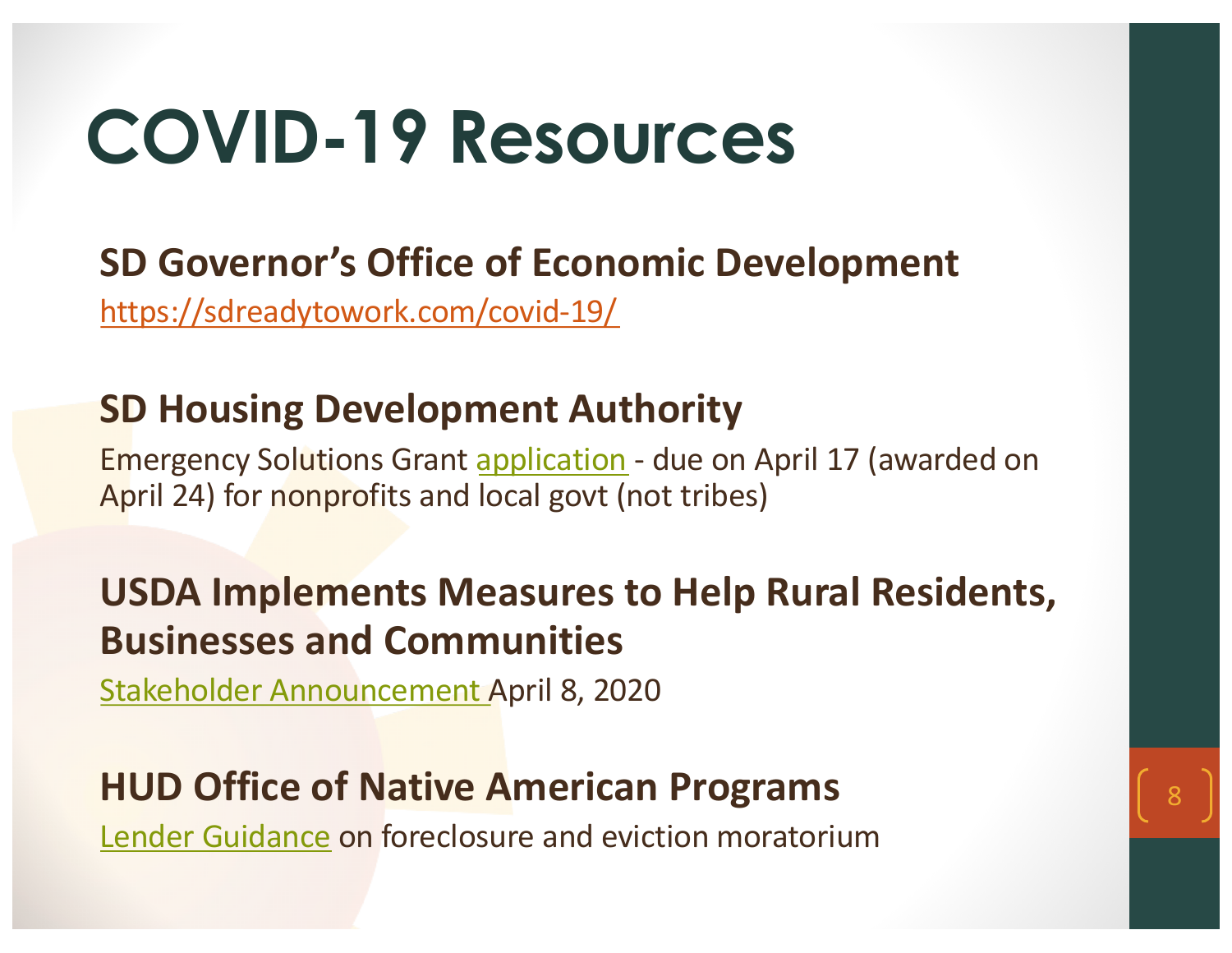## **COVID-19 Resources**

#### **US Department of Veterans Affairs**

Circular 26-20-12 - *[Extended Relief Under the CARES Act for those](https://www.benefits.va.gov/HOMELOANS/documents/circulars/26_20_12.pdf) Affected by COVID-19*

#### **Consumer Finance Protection Bureau (CFPB)**

[Tips to stay on top of your finances during the coronavirus pandemic](https://nativecdfi.us2.list-manage.com/track/click?u=223682fc899f79019d1500fb9&id=e6807aebcf&e=3dee88c5d3)

#### **NDN Collective's COVID-19 Response Project**

<https://ndncollective.org/covid-19>

#### **Bush Foundation**

[Resource list](https://www.bushfoundation.org/covid-19-resources) for nonprofits, businesses and individuals